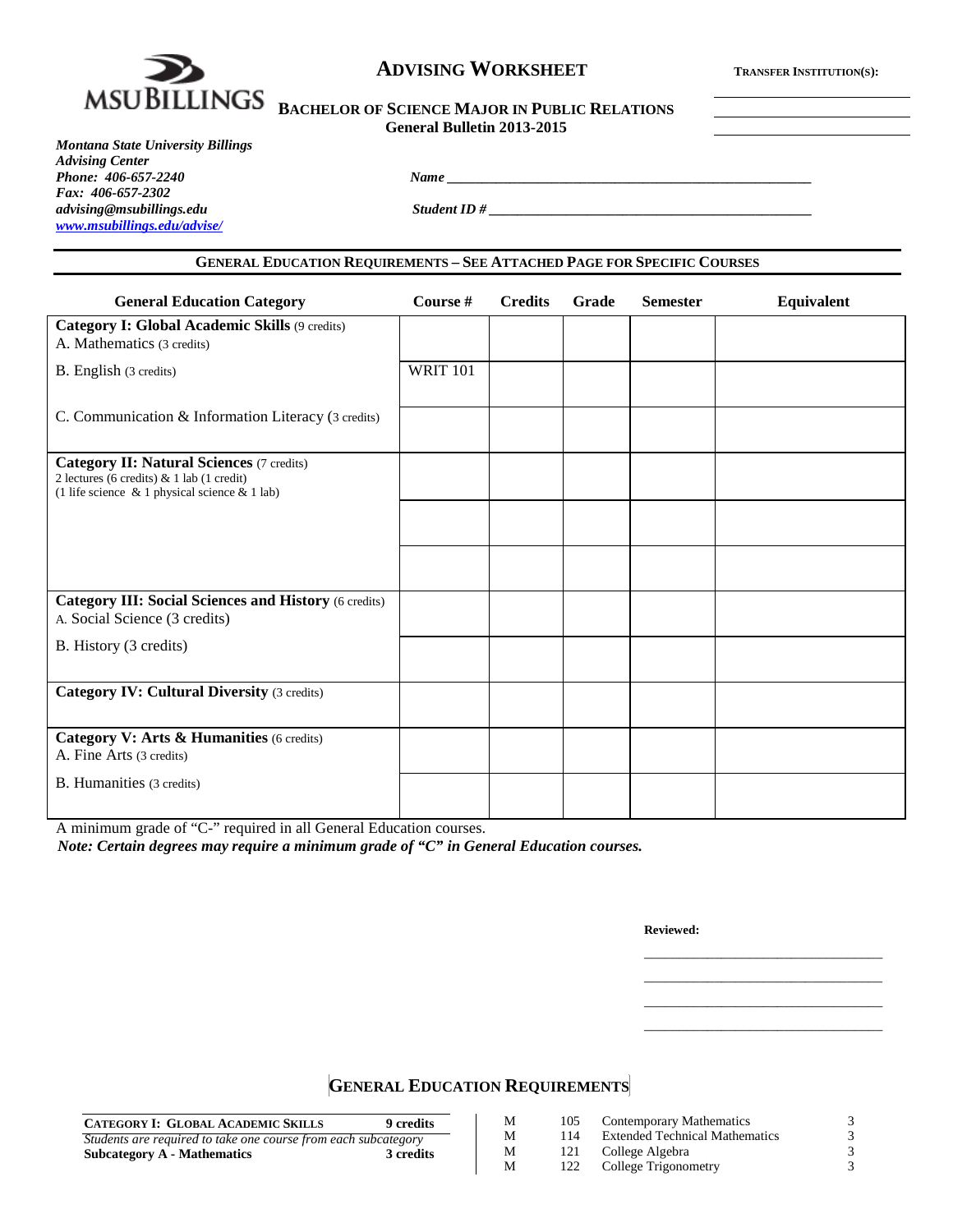| М                       | 131 | Mathematics for Elementary Teachers II                         | 3         |  |  |  |  |
|-------------------------|-----|----------------------------------------------------------------|-----------|--|--|--|--|
| М                       | 143 | Finite Mathematics<br>4                                        |           |  |  |  |  |
| М                       | 171 | Calculus I                                                     | 4         |  |  |  |  |
| <b>STAT</b>             | 141 | Introduction to Statistical Concepts                           | 3         |  |  |  |  |
| <b>STAT</b>             | 216 | Introduction to Statistics                                     | 4         |  |  |  |  |
| Subcategory B - English |     |                                                                | 3 credits |  |  |  |  |
| WRIT                    | 101 | College Writing I                                              | 3         |  |  |  |  |
| WRIT                    | 121 | Introduction to Technical Writing                              | 3         |  |  |  |  |
| WRIT                    | 122 | Introduction to Business Writing                               |           |  |  |  |  |
| WRIT                    | 201 | College Writing II                                             |           |  |  |  |  |
| WRIT                    | 220 | Business & Professional Writing                                |           |  |  |  |  |
| WRIT                    | 221 | 3<br>Intermediate Technical Writing                            |           |  |  |  |  |
|                         |     | Subcategory C - Communication & Information Literacy 3 credits |           |  |  |  |  |
| BMIS                    | 150 | Computer Literacy                                              |           |  |  |  |  |
| <b>COMX</b>             | 111 | Introduction to Public Speaking                                | 3         |  |  |  |  |
| <b>COMX</b>             | 115 | Introduction to Interpersonal Communication 3                  |           |  |  |  |  |
| <b>LSCI</b>             | 125 | Research in the Information Age<br>3                           |           |  |  |  |  |
|                         |     | CATECORV II• NATURAL SCIENCES<br>$6$ er lecture $8\,1$ er lab  |           |  |  |  |  |

## **CATEGORY II: NATURAL SCIENCES 6 cr. lecture & 1 cr. lab**

*Students are required to take one course from each subcategory and at least one corresponding lab or SCIN 101, 102, 103 & 104*

|                                                                                  |            | at least one corresponding tab <u>of</u> SCIN 101, 102, 103 & 104 |                  |  |  |
|----------------------------------------------------------------------------------|------------|-------------------------------------------------------------------|------------------|--|--|
|                                                                                  |            | <b>Subcategory A - Life Sciences</b>                              | 3-4 credits      |  |  |
| BIOB                                                                             | 101        | Discover Biology                                                  | 3                |  |  |
| <b>BIOB</b>                                                                      | 102        | Discover Biology Lab                                              | 1                |  |  |
| <b>BIOB</b>                                                                      | 160        | Principles of Living Systems                                      | 3                |  |  |
| <b>BIOB</b>                                                                      | 161        | Principles of Living Systems Lab                                  | 1                |  |  |
|                                                                                  |            | <b>Subcategory B - Physical Sciences</b>                          | 3-4 credits      |  |  |
| ASTR                                                                             | 110        | Introduction to Astronomy                                         | 3                |  |  |
| ASTR                                                                             | 111        | Introduction to Astronomy Lab                                     | 1                |  |  |
| CHMY                                                                             | 121        | Introduction to General Chemistry                                 | 3                |  |  |
| CHMY                                                                             | 122        | Introduction to General Chemistry Lab                             | 1                |  |  |
| CHMY                                                                             | 141        | College Chemistry I                                               | 3                |  |  |
| CHMY                                                                             | 142        | College Chemistry Laboratory I                                    | $\mathbf{1}$     |  |  |
| GEO                                                                              | 101        | Introduction to Physical Geology                                  | 3                |  |  |
| GEO                                                                              | 102        | Introduction to Physical Geology Laboratory                       | 1                |  |  |
| GPHY                                                                             | 111        | Introduction to Physical Geography                                | 3                |  |  |
| <b>GPHY</b>                                                                      | 112        | Introduction to Physical Geography Lab                            | 1                |  |  |
| PHSX                                                                             | 103        | Our Physical World                                                | 3                |  |  |
| PHSX                                                                             | 104        | Our Physical World Lab                                            | 1                |  |  |
| <b>PHSX</b>                                                                      | 205        | College Physics I                                                 | 3                |  |  |
| PHSX                                                                             | 206        | College Physics I Lab                                             | 1                |  |  |
| PHSX                                                                             | 105        | Fundamentals of Phys Sci                                          | 3                |  |  |
| PHSX                                                                             | 106        | Fundamentals of Phys Sci Lab                                      | 1                |  |  |
|                                                                                  |            | <b>Subcategories A and B - Integrated Sciences</b>                | <b>7</b> credits |  |  |
| SCIN 101, 102, 103 & 104 Integrated Sciences<br>$3, \frac{1}{2}, 3, \frac{1}{2}$ |            |                                                                   |                  |  |  |
|                                                                                  |            |                                                                   |                  |  |  |
|                                                                                  |            | CATEGORY III: SOCIAL SCIENCES AND HISTORY                         | <b>6</b> credits |  |  |
|                                                                                  |            | Students are required to take one course from each subcategory    |                  |  |  |
|                                                                                  |            | <b>Subcategory A - Social Sciences</b>                            | 3 credits        |  |  |
| ANTY                                                                             | 217        | Physical Anthropology & Archeology                                | 3                |  |  |
| BGEN                                                                             | 105        | <b>Introduction to Business</b>                                   | 3                |  |  |
| COMX                                                                             | 106        | Communicating in a Dynamic Workplace                              | 3                |  |  |
| ECNS                                                                             | 201        | Principles of Microeconomics                                      | 3                |  |  |
| <b>ECNS</b>                                                                      | 202        | Principles of Macroeconomics                                      | 3                |  |  |
| EDU                                                                              | 105        | <b>Education and Democracy</b>                                    | 3                |  |  |
| GPHY                                                                             | 141        | Geography of World Regions                                        | 3                |  |  |
| <b>HTH</b>                                                                       | 110        | Personal Health and Wellness                                      | 3                |  |  |
| <b>PSCI</b>                                                                      | 210        | <b>Introduction to American Government</b>                        | 3                |  |  |
| <b>PSCI</b>                                                                      | 220        | Introduction to Comparative Government                            | 3                |  |  |
| PSYX                                                                             | 100        | Introduction to Psychology                                        | 3                |  |  |
| <b>PSYX</b>                                                                      | 231        | Human Relations                                                   | 3                |  |  |
| SOCI                                                                             | 101        | Introduction to Sociology                                         | 3                |  |  |
| SOCI                                                                             | 201        | Social Problems                                                   | 3                |  |  |
|                                                                                  |            |                                                                   |                  |  |  |
| Subcategory B - History                                                          |            |                                                                   | 3 credits        |  |  |
| HSTA                                                                             | 101        | American History I                                                | 3                |  |  |
| HSTA                                                                             | 102        | American History II                                               | 3                |  |  |
| HSTR<br>HSTR                                                                     | 101<br>102 | <b>Western Civilization I</b><br><b>Western Civilization II</b>   | 3<br>3           |  |  |

HSTR 102 Western Civilization II 3<br>HSTR 103 Honors Western Civilization I 3 HSTR 103 Honors Western Civilization I<br>HSTR 104 Honors Western Civilization II 3 HSTR 104 Honors Western Civilization II 3<br>PSCI 230 Introduction to International Relations 3 Introduction to International Relations

| <b>CATEGORY IV: CULTURAL DIVERSITY</b><br>3 credits |     |                                             |   |  |  |
|-----------------------------------------------------|-----|---------------------------------------------|---|--|--|
| A&SC/WGSS 274                                       |     | Women, Culture, and Society                 | 3 |  |  |
| <b>ANTY</b>                                         | 220 | Culture and Society                         | 3 |  |  |
| <b>ARTH</b>                                         | 160 | Global Visual Culture                       | 3 |  |  |
| <b>COMX</b>                                         | 212 | Introduction to Intercultural Communication | 3 |  |  |
| <b>GPHY</b>                                         | 121 | Human Geography                             | 3 |  |  |
| HTH                                                 | 270 | Global Health Issues                        | 3 |  |  |
| LIT                                                 | 230 | World Literature Survey                     | 3 |  |  |
| MUSI                                                | 207 | World Music                                 | 3 |  |  |
| <b>NASX</b>                                         | 105 | Introduction to Native American Studies     | 3 |  |  |
| <b>NASX</b>                                         | 205 | Native Americans in Contemporary Society    | 3 |  |  |
| PHI.                                                | 271 | Philosophy & Religion of India              | 3 |  |  |
| PHI.                                                | 272 | Philosophy & Religion of China/Tibet/Japan  | 3 |  |  |
| <b>REHA</b>                                         | 201 | Introduction to Diversity in Counseling     | 3 |  |  |
| <b>RLST</b>                                         | 170 | The Religious Quest                         | 3 |  |  |
| SPNS                                                | 150 | The Hispanic Tradition                      | 3 |  |  |

|                                                                |     | <b>CATEGORY V: ARTS &amp; HUMANITIES</b> | 6 credits |  |  |
|----------------------------------------------------------------|-----|------------------------------------------|-----------|--|--|
| Students are required to take one course from each subcategory |     |                                          |           |  |  |
| <b>Subcategory A - Fine Arts</b><br>3 credits                  |     |                                          |           |  |  |
| <b>ARTZ</b>                                                    | 101 | Art Fundamentals                         | 3         |  |  |
| ARTZ                                                           | 105 | Visual Language-Drawing                  | 3         |  |  |
| ARTZ                                                           | 131 | Ceramics for Non-majors                  | 3         |  |  |
| CRWR                                                           | 240 | <b>Intro Creative Writing Workshop</b>   | 3         |  |  |
| FILM                                                           | 160 | Introduction to World Cinema             | 3         |  |  |
| LIT                                                            | 270 | Film & Literature                        | 3         |  |  |
| <b>MART</b>                                                    | 260 | Computer Presentation and Animation      | 3         |  |  |
| MUSI                                                           | 101 | <b>Enjoyment of Music</b>                | 3         |  |  |
| MUSI                                                           | 114 | Band: MSUB Symphonic                     | 1         |  |  |
| MUSI                                                           | 131 | Jazz Ensemble I: MSUB                    | 1         |  |  |
| MUSI                                                           | 147 | Choral Ensemble: University Chorus       | 1         |  |  |
| THTR                                                           | 101 | Introduction to Theatre                  | 3         |  |  |
| THTR                                                           | 120 | Introduction to Acting I                 | 3         |  |  |
|                                                                |     | <b>Subcategory B - Humanities</b>        | 3 credits |  |  |
| ARTH                                                           | 150 | Introduction to Art History              | 3         |  |  |
| <b>HONR</b>                                                    | 111 | Perspectives and Understanding           | 3         |  |  |
| LIT                                                            | 110 | Introduction to Literature               | 3         |  |  |
| LIT                                                            | 240 | The Bible as Literature                  | 3         |  |  |
| PHL.                                                           | 110 | Introduction to Ethics                   | 3         |  |  |
| PHL                                                            | 111 | Philosophies of Life                     | 3         |  |  |
|                                                                |     |                                          |           |  |  |

| Total | 31 |
|-------|----|
|       |    |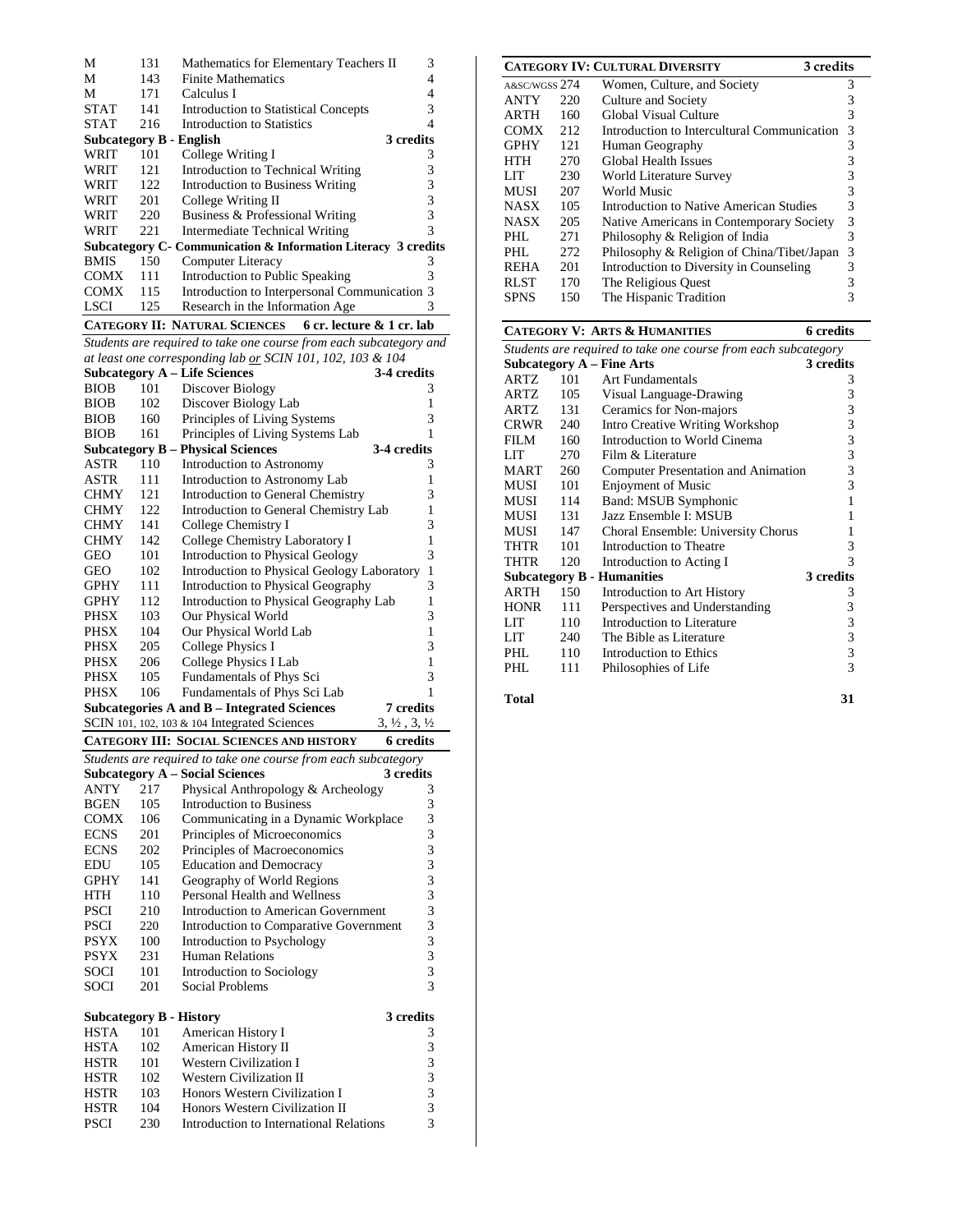|                                           |     | Course                                     | <b>Credits</b> | Grade | <b>Semester</b> | Equivalent |  |
|-------------------------------------------|-----|--------------------------------------------|----------------|-------|-----------------|------------|--|
| <b>Public Relations Core Requirements</b> |     |                                            |                |       |                 |            |  |
| <b>COMX</b>                               | 200 | <b>Exploring Communication Studies</b>     | 3              |       |                 |            |  |
| <b>COMX</b>                               | 210 | <b>Communication in Small Groups</b>       | 3              |       |                 |            |  |
| <b>JRNL</b>                               | 270 | Reporting                                  | 3              |       |                 |            |  |
| <b>COMX</b>                               | 320 | Principles of Organizational Communication | 3              |       |                 |            |  |
| <b>COMX</b>                               | 330 | Principles of Mass Communication           | 3              |       |                 |            |  |
| <b>COMX</b>                               | 341 | History and Theory of Persuasion           | 3              |       |                 |            |  |
| <b>COMX</b>                               | 351 | Principles of Public Relations             | 3              |       |                 |            |  |
| <b>COMX</b>                               | 400 | <b>Communication Theory</b>                | 3              |       |                 |            |  |
| <b>COMX</b>                               | 429 | The Law of Public Communication            | 3              |       |                 |            |  |
| <b>COMX</b>                               | 452 | <b>Issues in Public Relations</b>          | 3              |       |                 |            |  |
| <b>COMX</b>                               | 456 | Case Studies in Public Relations           | 3              |       |                 |            |  |
| <b>COMX</b>                               | 457 | <b>Public Relations Ethics</b>             | 3              |       |                 |            |  |
| <b>COMX</b>                               | 499 | Capstone                                   | 3              |       |                 |            |  |
| *STAT                                     | 216 | <b>Introduction to Statistics</b>          | 4              |       |                 |            |  |

**Public Relations Electives Supplemental Courses -** Following advisor's consultation, select 2 courses (6 credits) from the following:

| 1011011117  |     |                                         |   |  |
|-------------|-----|-----------------------------------------|---|--|
| <b>COMX</b> | 211 | <b>Advanced Public Speaking</b>         | 3 |  |
| <b>COMX</b> | 331 | Theories of Media and Society           | 3 |  |
| <b>COMX</b> | 340 | Visual Rhetoric                         | 3 |  |
| <b>COMX</b> | 430 | Advertising, Media, and Culture         | 3 |  |
| <b>COMX</b> | 431 | <b>Communicating Online</b>             | 3 |  |
| <b>COMX</b> | 438 | <b>Multicultural Mass Communication</b> | 3 |  |
| <b>COMX</b> | 480 | <b>Health Communication</b>             | 3 |  |
| <b>COMX</b> | 481 | Media for Social Change                 | 3 |  |
| <b>COMX</b> | 482 | Women, Media, and Society               | 3 |  |
| <b>FILM</b> | 311 | <b>Essentials of Video Production</b>   | 3 |  |
| <b>THTR</b> | 337 | Performance Theory and Criticism        | 3 |  |
| <b>THTR</b> | 383 | Performance for the Camera              | 3 |  |
|             |     |                                         |   |  |

\*May satisfy General Education requirements.

**Note: Substitutions between Options in the Communication Arts major can be made with advisor's consent. Students must earn a grade of "C" or above in courses used to satisfy major or minor requirements in the Communication and Theatre Department.**